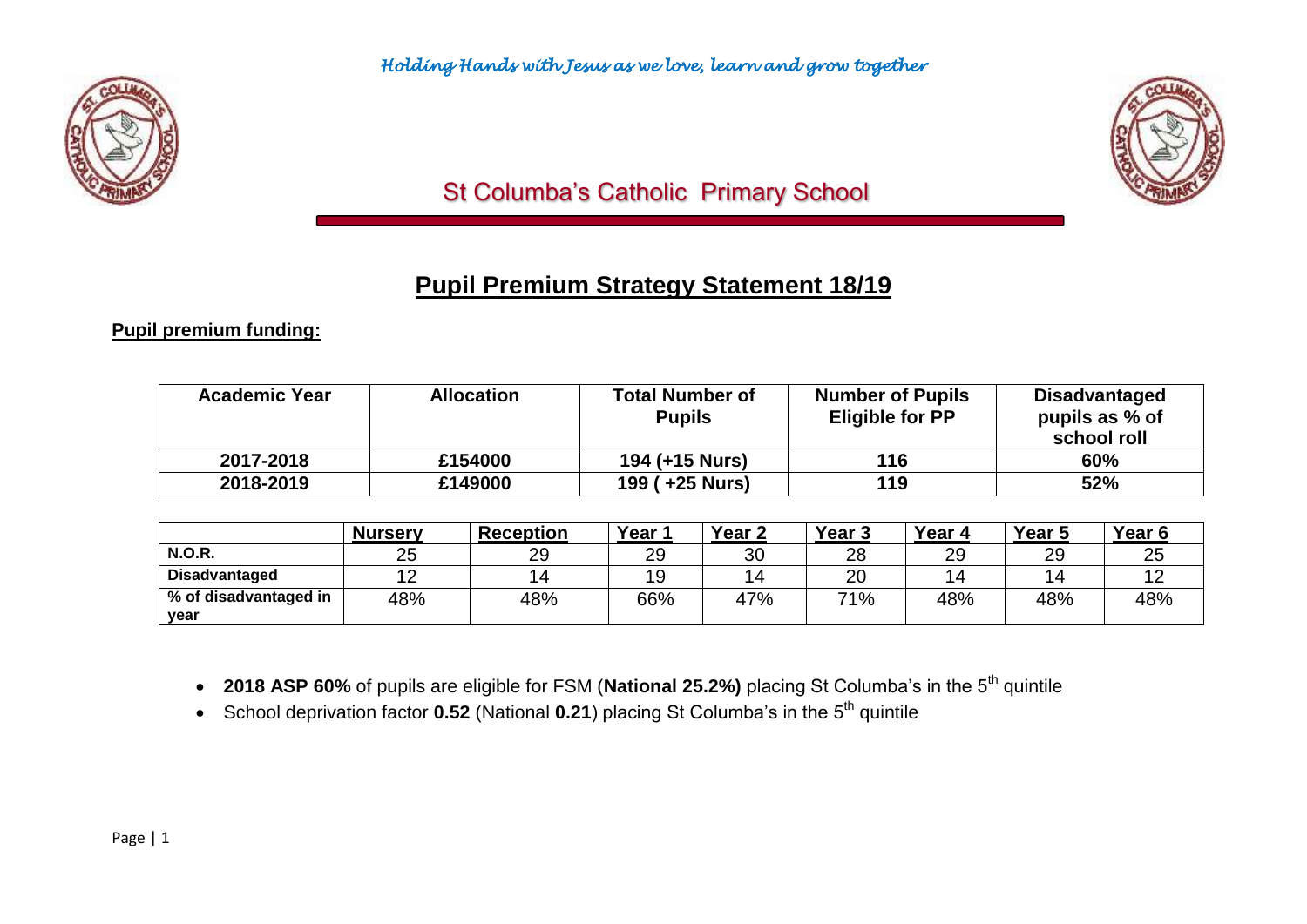## **1. Current Attainment**

|                                          |                             | St Columba's                       |                                                    |                          |                                                                               |  |  |
|------------------------------------------|-----------------------------|------------------------------------|----------------------------------------------------|--------------------------|-------------------------------------------------------------------------------|--|--|
| End of Key Stage 2 2018                  | <b>School all</b><br>pupils | <b>School</b><br>other<br>5 pupils | <b>School</b><br><b>Disadvantaged</b><br>16 pupils | <b>National</b><br>other | <b>School</b><br>disadvantaged<br><b>GAP</b><br>compared to<br>national other |  |  |
| % at ARE or above in RWM                 | <b>71%</b>                  | 80%                                | 68.8%                                              | 70.4%                    | $-1.6%$                                                                       |  |  |
| % Achieving Expected Standard Reading    | 76%                         | 80%                                | 75%                                                | 80.1%                    | $-5.1%$                                                                       |  |  |
| % Achieving Expected Standard Writing    | 71%                         | 80%                                | 68.8%                                              | 83.1%                    | $-14.3%$                                                                      |  |  |
| % Achieving Expected Standard            | 71%                         | 80%                                | 69%                                                | 82.3%                    | $-13.3%$                                                                      |  |  |
| <b>Grammar, Punctuation and Spelling</b> |                             |                                    |                                                    |                          |                                                                               |  |  |
| % Achieving Expected Standard Maths      | 76%                         | 80%                                | 75%                                                | 80.7%                    | $-5.7%$                                                                       |  |  |

# **2. Barriers to future attainment for pupils eligible for PP**

### **In school barriers**

| А | <b>KS2 writing:</b><br>Attainment in writing is well below school other and national other                    |
|---|---------------------------------------------------------------------------------------------------------------|
| B | <b>KS2 writing Greater Depth of study:</b>                                                                    |
|   | No disadvantaged child achieved this higher standard.                                                         |
|   | <b>KS1 Reading, Writing and Maths:</b>                                                                        |
|   | Combined attainment is well below national average at the expected standard and below at greater depth        |
| D | <b>Phonics:</b>                                                                                               |
|   | There is a significant gap in the % of disadvantaged pupils passing the phonics test as compared to national. |
| Е | <b>EYFS Good Level of Development:</b>                                                                        |
|   | The % of children achieving GLD is well below the national average; 11.6% gap.                                |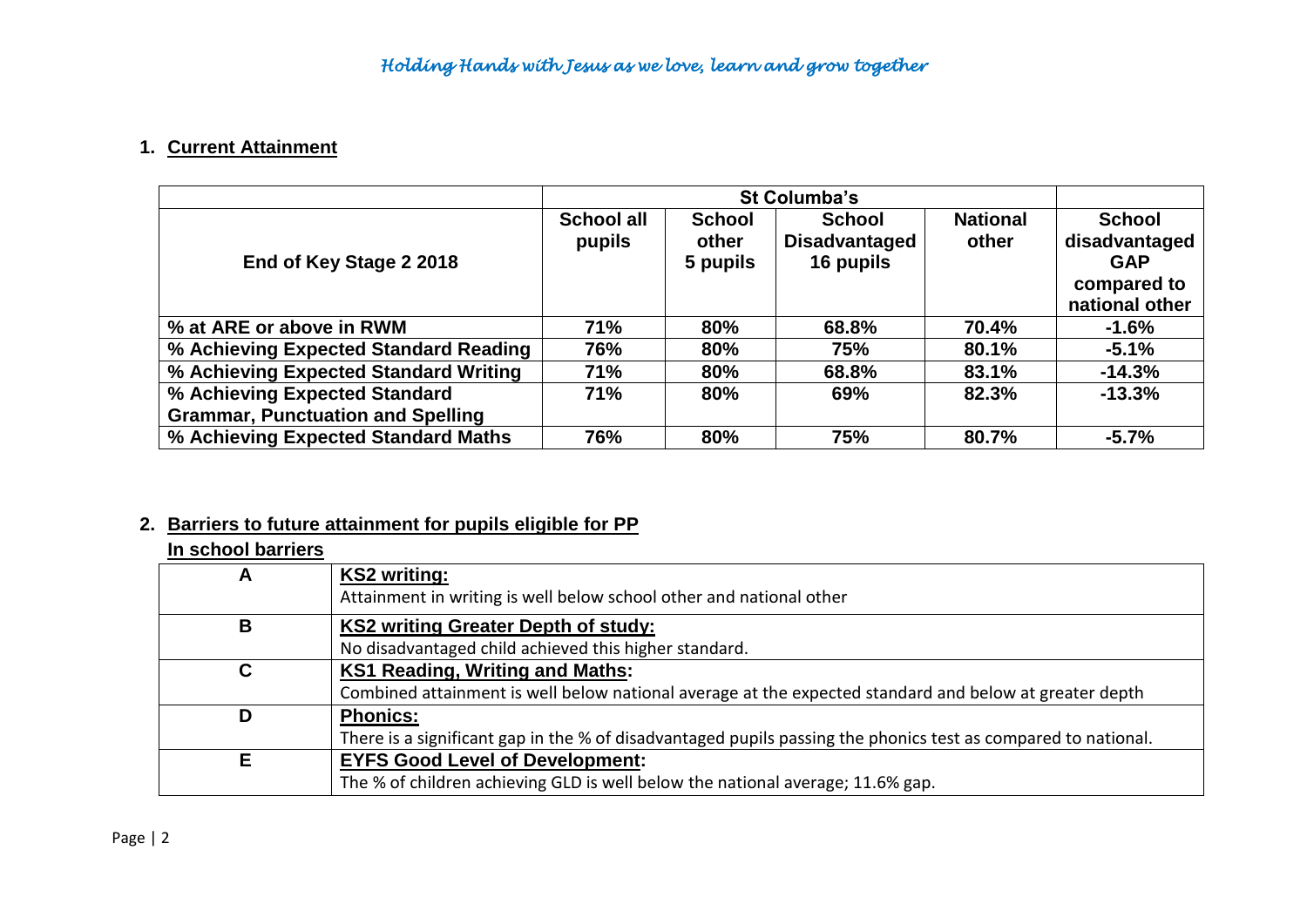# **External barriers**

# **F Absence: Disadvantaged pupils attend school 1.85% less than all school.**

#### **3. Desired Outcomes**

| In school<br><b>barriers</b> | <b>Desired Outcomes</b>                                                                                                                                                                                                      | <b>Success Criteria</b>                                                                                                                                  |
|------------------------------|------------------------------------------------------------------------------------------------------------------------------------------------------------------------------------------------------------------------------|----------------------------------------------------------------------------------------------------------------------------------------------------------|
| A                            | At the end of KS2 attainment in Writing will rise for<br>disadvantaged pupils so that more children are<br>achieving the national standard. (SDP Key priority<br>4)                                                          | The gap between the number of disadvantaged<br>children achieving the expected standard in<br>Writing compared to the national average will<br>diminish. |
| B                            | Key Stage 2: Writing Disadvantaged children at the<br>end of Key Stage 2 will achieve GDS<br>Increase the number of disadvantaged children at<br>the end of KS2 achieving the greater depth<br>standard (SDP Key priority 4) | Accelerated progress for disadvantaged children<br>in Writing will mean that the number of children<br>achieving GDS in Writing will increase to 5%      |
| $\mathbf{C}$                 | In Key stage 1, the number of disadvantaged<br>children achieving the expected standard in<br>Reading/Writing/ Maths combined will be closer to<br>the national average. (SDP Key priority 6)                                | The gap between school's disadvantaged KS1<br>children in Reading/Writing/maths combined will<br>close by 5%                                             |
| D                            | The number of disadvantaged pupils passing the<br>phonics tests will be closer to national average                                                                                                                           | The gap between the school's disadvantaged<br>Phonics results will close by 10%.                                                                         |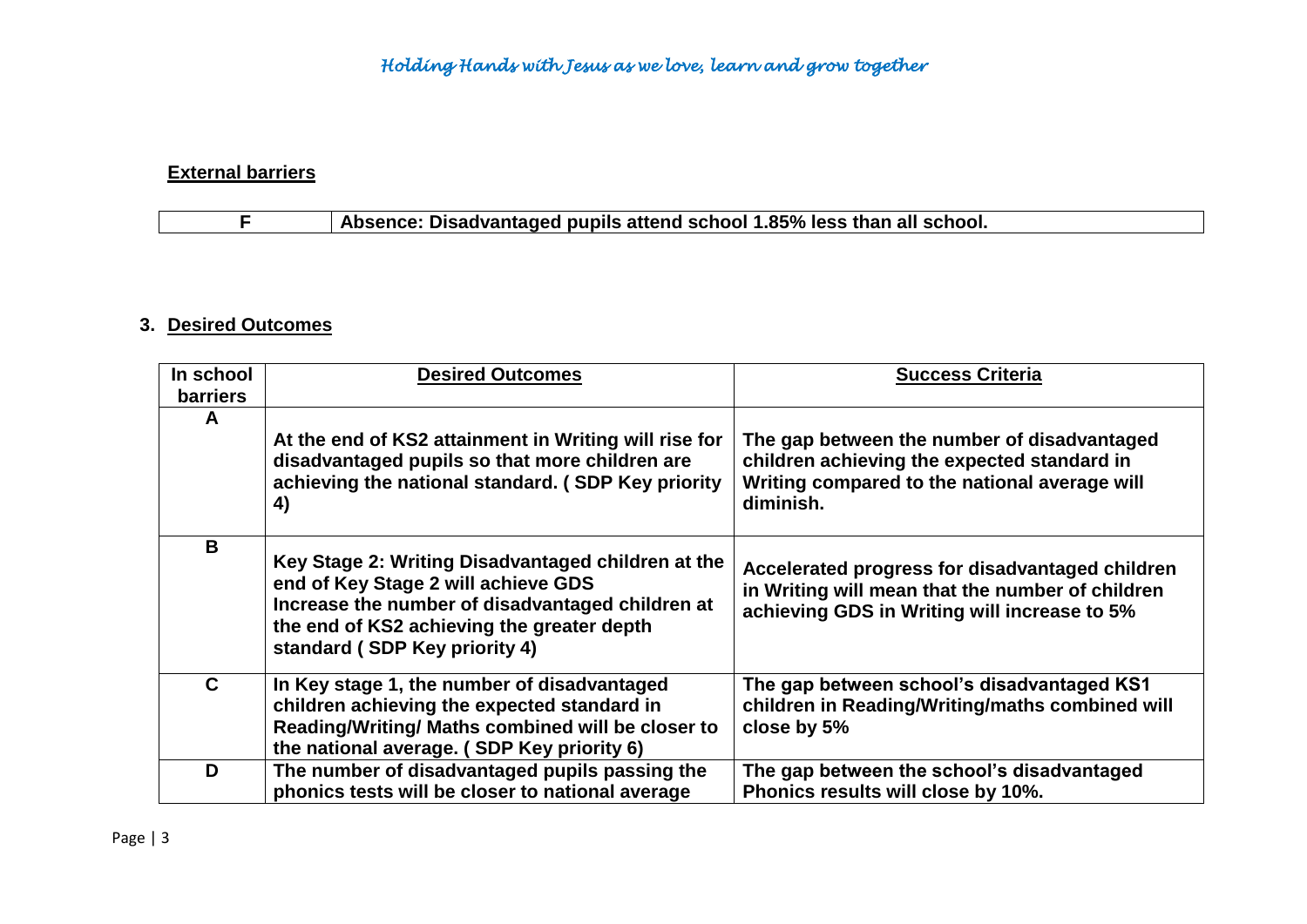| E. | In EYFS, the number of FSM children achieving a<br>Good Level of Development will be closer to the<br>national average. | The gap between school's FSM EYFS children<br>achieving a Good level of Development will<br>diminish and be closer to National. |
|----|-------------------------------------------------------------------------------------------------------------------------|---------------------------------------------------------------------------------------------------------------------------------|
|    | Increase the overall attendance of disadvantaged<br>pupils                                                              | Attendance of FSM pupils to be over 95%,                                                                                        |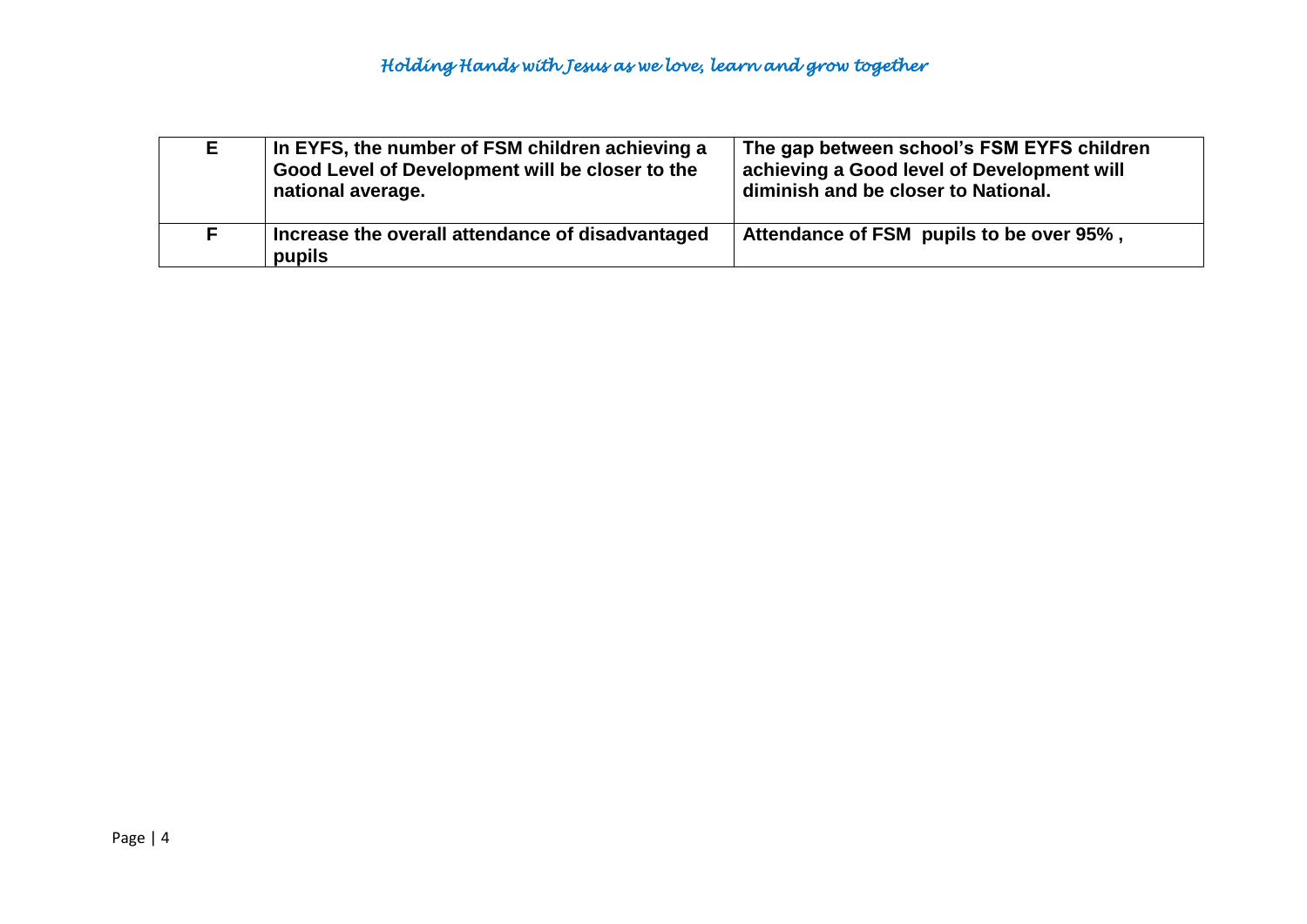| 1. Planned expenditure                                                                                             |                           |                         |                    |  |  |
|--------------------------------------------------------------------------------------------------------------------|---------------------------|-------------------------|--------------------|--|--|
| Academic year                                                                                                      | 2018-19                   |                         |                    |  |  |
| Area of Spend                                                                                                      | <b>Addressing Barrier</b> | <b>Total allocation</b> | % of<br>allocation |  |  |
| Funding for Teaching assistants (T.A.'s) targeted interventions and 1:1 targeted support in Key Stage 1 & E.Y.F.S. | B/C/D                     | £20,000                 | 13.4%              |  |  |
| Funding for T.A.'s targeted interventions and 1:1 targeted support in EYFS                                         | $\mathsf E$               | £10,000                 | 6.7%               |  |  |
| <b>Funding for Parent Mentor</b>                                                                                   | A/B/C/D/E/F               | £23,000                 | 15.4%              |  |  |
| Contribution to Learning mentor funding. Social support for children.                                              | A/B/C/D/E/F               | £20,000                 | 13.4%              |  |  |
| Funding for school trips and residential visits.                                                                   | A/B/C/E                   | £10,000                 | 6.7%               |  |  |
| Enhancement of EYFS outdoors provision. Including SSTEW                                                            | D/E                       | £15,000                 | 10%                |  |  |
| Contribution to the Music and Performing Arts                                                                      | C/D/E/F                   | £5,000                  | 3%                 |  |  |
| Teacher intervention.                                                                                              | A/B/C/D/E                 | £15,000                 | 10%                |  |  |
| Contribution towards the cost of Singapore Maths 'Maths No Problem' for Yr. 1 to Yr. 6 and Maths Mastery           | $\mathsf{C}$              | £9,500                  | 6.4%               |  |  |
| Attendance initiatives                                                                                             | F.                        | £3,000                  | 2%                 |  |  |
| <b>Breakfast Club</b><br>Page $  5$                                                                                | $A-G$                     | £7000                   | 4.7%               |  |  |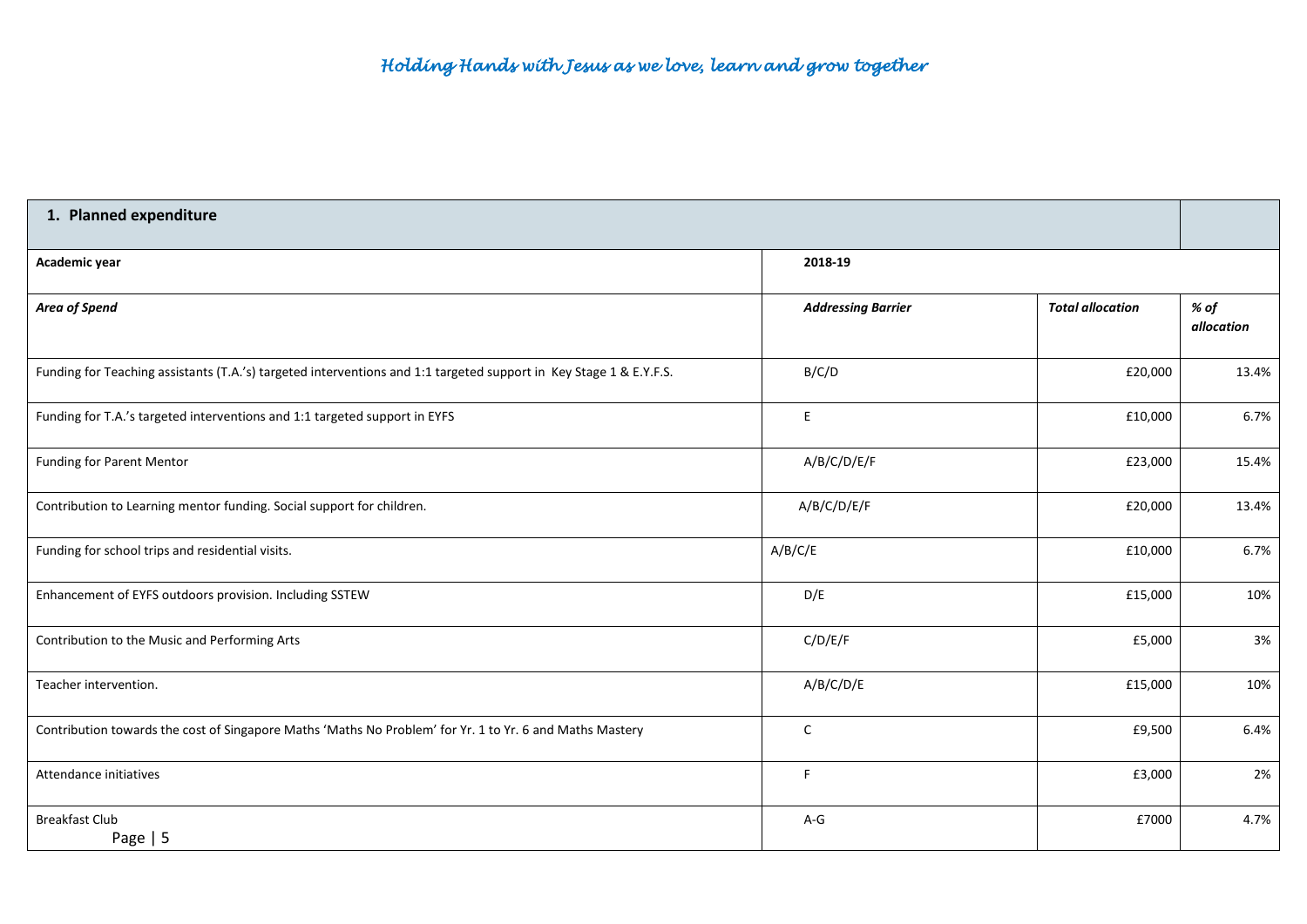| Action for Children 1 to 1 mentoring                  |     | £3000 | 2%   |
|-------------------------------------------------------|-----|-------|------|
| Contribution to school uniform and shoes.             | A-F | £1000 | 0.7% |
| Enhancing the curriculum to support writing outcomes. | A/B | £7500 | 5%   |

**After considering evidence from The Education Endowment Foundation (EEF) the DfE's Supporting the Attainment of Disadvantaged Pupils, Ofsted's The Pupil Premium: an Update and effective practice from local schools, expenditure has been planned to address the following:**

| <b>Desired Outcome</b> | <b>Chosen</b><br><b>Action/Approach</b>                                        | <b>Evidence and</b><br><b>Rationale</b>                                                           | How we will ensure<br>this is implemented<br>well                                                                                                                                                               | <b>Staff lead</b>                                                        | When will<br>implementation be<br>reviewed                                                                                        |
|------------------------|--------------------------------------------------------------------------------|---------------------------------------------------------------------------------------------------|-----------------------------------------------------------------------------------------------------------------------------------------------------------------------------------------------------------------|--------------------------------------------------------------------------|-----------------------------------------------------------------------------------------------------------------------------------|
| A to E                 | <b>Whole School</b><br>Implementation of<br><b>Singapore Maths</b><br>approach | <b>Maths Mastery +2</b>                                                                           | <b>CPD for all staff</b><br><b>Track progress of</b><br>pupils<br>Termly review of<br>individual progress<br>for targeted pupils<br><b>Performance</b><br><b>Management target</b><br>for CTs new to<br>scheme. | R Ventre (Maths<br>Champion)<br>M Evans (HT)                             | At termly pupil<br>progress meetings,<br>termly governors'<br>meetings and<br>Performance<br><b>Management review</b><br>meetings |
| A to E                 | <b>Retain Teaching</b><br><b>Assistants</b>                                    | <b>Effective Feedback</b><br>$(ST+8)$<br>Phonics (ST+4)<br><b>Small Group Tuition</b><br>$(ST+4)$ | <b>Identify targeted</b><br>pupils<br><b>CPD for TAs</b><br><b>Regular meetings</b><br>between TA and class<br>teacher                                                                                          | V Oprey (SENCO-<br><b>Lead for TA</b><br>interventions))<br>M Evans (HT) | Pupil progress will be<br>monitored at termly<br>pupil progress<br>meetings and the HT<br>or PP Lead will<br>produce a report for |

#### **a) Quality of Teaching for All**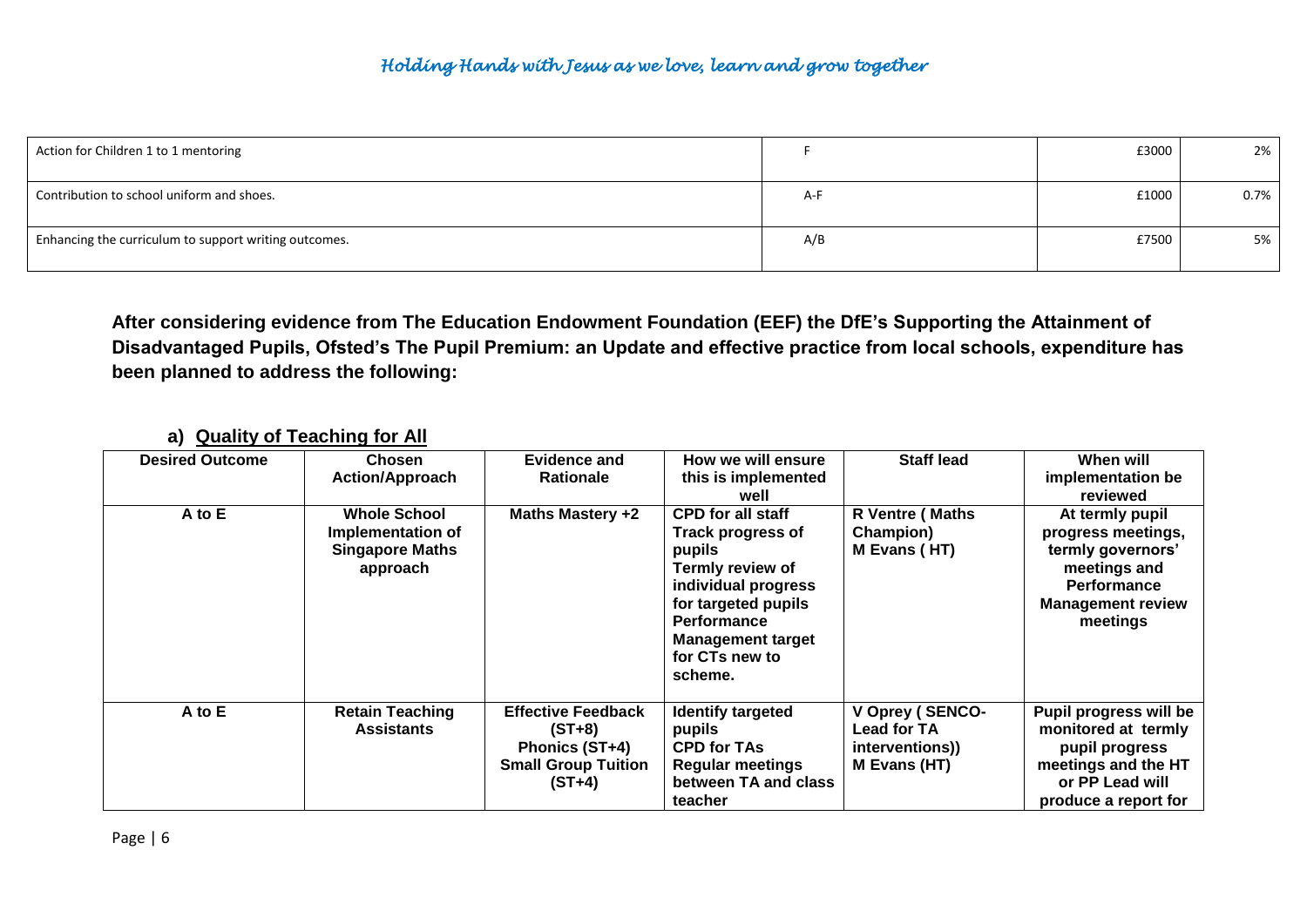|                            |                                                  |                                                                                                                        | <b>Track progress of</b><br>pupils<br><b>TA Performance</b><br>management<br><b>Termly review of</b><br>individual progress<br>for targeted pupils<br>(Performance<br><b>Management Target</b><br>for Senior Staff) |                                                | the Governors<br>standards committee<br><b>Termly meetings with</b><br><b>HT and PP Governor</b><br>to ensure outcomes<br>for PP children. |
|----------------------------|--------------------------------------------------|------------------------------------------------------------------------------------------------------------------------|---------------------------------------------------------------------------------------------------------------------------------------------------------------------------------------------------------------------|------------------------------------------------|--------------------------------------------------------------------------------------------------------------------------------------------|
| A to E                     | <b>Additional Teacher</b><br><b>Intervention</b> | <b>Effective Feedback</b><br>$(ST+8)$<br><b>Mastery Learning</b><br>$(ST+5)$<br><b>Small Group Tuition</b><br>$(ST+4)$ | Termly review of<br>individual progress<br>for targeted pupils<br>(Performance<br><b>Management Target</b><br>for all teachers)                                                                                     | R Ventre (Maths<br>Champion)<br><b>M</b> Evans | At termly pupil<br>progress meetings,<br>termly governors'<br>meetings and<br>Performance<br><b>Management review</b><br>meetings          |
| <b>Total budgeted cost</b> |                                                  |                                                                                                                        |                                                                                                                                                                                                                     |                                                | £42,000                                                                                                                                    |

# **b) Targeted Support**

| <b>Desired Outcome</b> | Chosen                              | <b>Evidence and Rationale</b>                        | How we will ensure                                                                                                                                                           | <b>Staff lead</b> | When will                                                                                                                   |
|------------------------|-------------------------------------|------------------------------------------------------|------------------------------------------------------------------------------------------------------------------------------------------------------------------------------|-------------------|-----------------------------------------------------------------------------------------------------------------------------|
|                        | <b>Action/Approach</b>              |                                                      | this is implemented                                                                                                                                                          |                   | implementation be                                                                                                           |
|                        |                                     |                                                      | well                                                                                                                                                                         |                   | reviewed                                                                                                                    |
| A to F                 | <b>Additional Teaching</b><br>Staff | Effective Feedback (ST+8)<br>Mastery Learning (ST+5) | Termly review of<br>individual progress for<br>targeted pupils<br>(Performance<br><b>Management Target for</b><br>all.<br>Regular book scrutiny.<br><b>Pupil interviews.</b> | <b>M</b> Evans    | At termly pupil progress<br>meetings, termly<br>governors' meetings and<br><b>Performance Management</b><br>review meetings |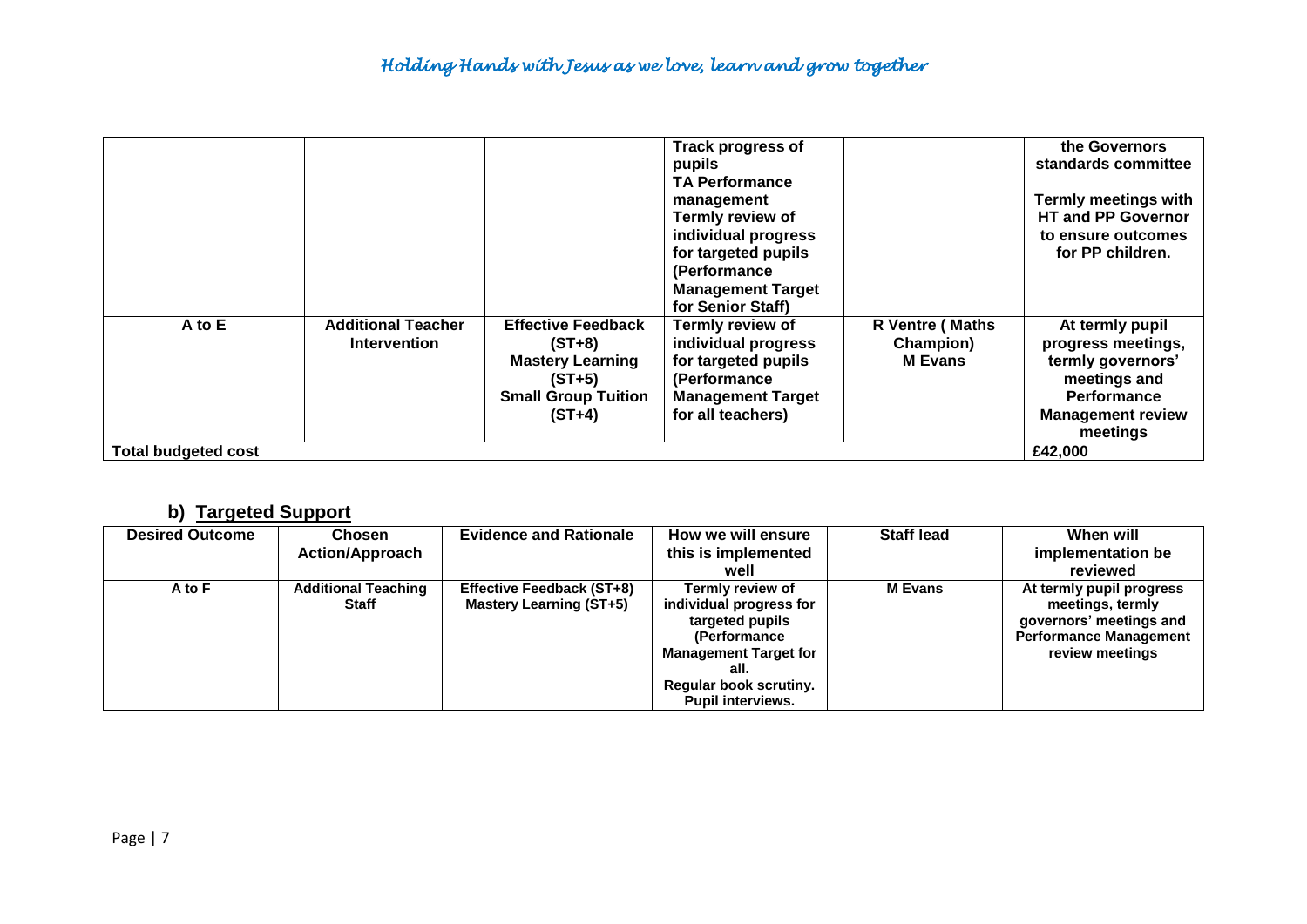| G                   | <b>Learning Mentor</b> | Improved well-being and<br>mental health, attendance,<br>punctuality and achievement<br>$(ST+6)$<br><b>Behaviour intervention</b><br>$(ST+4)$ | Learning mentor to<br>report to head teacher<br>if any pupils from<br>target group are in<br>danger of missing<br>targets set. | <b>Learning Mentor</b><br>(Head Teacher to<br>review each term) | At termly attendance<br>meetings and governors'<br>meetings |  |  |
|---------------------|------------------------|-----------------------------------------------------------------------------------------------------------------------------------------------|--------------------------------------------------------------------------------------------------------------------------------|-----------------------------------------------------------------|-------------------------------------------------------------|--|--|
| A to G              | <b>Parent Mentor</b>   | <b>Parental Involvement (ST+3)</b>                                                                                                            | Termly reports to<br><b>HT/SENCO</b>                                                                                           | <b>M</b> Evans                                                  | <b>Termly Governor meeting</b>                              |  |  |
| Total budgeted cost |                        |                                                                                                                                               |                                                                                                                                |                                                                 |                                                             |  |  |

## **a) Other approaches**

| <b>Desired Outcome</b>     | <b>Chosen</b><br><b>Action/Approach</b>      | Evidence and<br><b>Rationale</b>            | How we will ensure<br>this is implemented<br>well                                                                      | <b>Staff lead</b> | When will<br>implementation be<br>reviewed |
|----------------------------|----------------------------------------------|---------------------------------------------|------------------------------------------------------------------------------------------------------------------------|-------------------|--------------------------------------------|
| A to E                     | <b>Educational and</b><br>residential Visits | <b>Outdoor Adventure</b><br>Learning (ST+3) | Review of numbers of<br>pupils supported by<br>this initiative, their<br>termly attendance<br>and academic<br>progress | <b>M</b> Evans    | Termly at governor<br>meetings             |
| A to E                     | <b>Action for Children</b>                   |                                             |                                                                                                                        |                   |                                            |
| A to E                     | <b>Breakfast Club</b>                        |                                             |                                                                                                                        |                   |                                            |
| <b>Total budgeted cost</b> |                                              |                                             |                                                                                                                        |                   | £28,000                                    |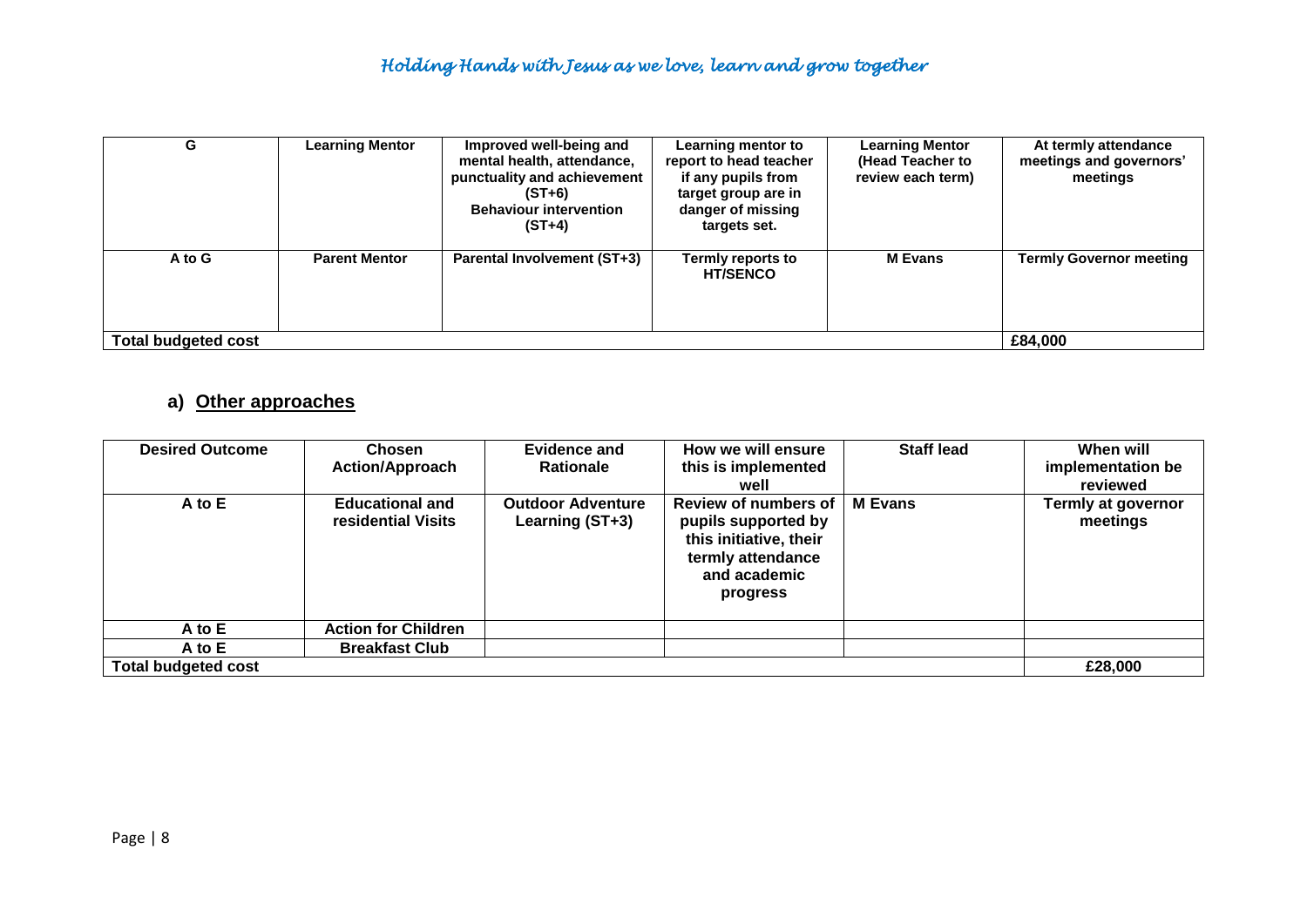# **Review of Expenditure from Previous Academic Year 2017-2018**

# **a) Quality of Teaching for All**

| <b>Desired</b><br><b>Outcome</b>      | <b>Chosen</b><br><b>Action/</b><br>Approach                 | <b>Impact</b>                                                                                                                                                                                                                                                                                                                                                                                                                                            | <b>Lessons</b><br><b>Learned</b>                                                                                 | <b>Cost</b> |
|---------------------------------------|-------------------------------------------------------------|----------------------------------------------------------------------------------------------------------------------------------------------------------------------------------------------------------------------------------------------------------------------------------------------------------------------------------------------------------------------------------------------------------------------------------------------------------|------------------------------------------------------------------------------------------------------------------|-------------|
| <b>Improved</b><br><b>Achievement</b> | <b>Additional</b><br><b>Teaching</b><br><b>Intervention</b> | At the end of Key Stage 2:<br>Positive trajectory in all subjects in last 3 years.<br>$\bullet$<br>The attainment of pupils in Reading/Writing and<br>Maths combined is above national average, and has<br>increased by 10%<br>The attainment of pupils in Reading and Maths<br>is above national in terms of expected+<br>In KS2 the overall progress scores in Maths and<br>Reading are above the expected level: Reading<br><b>1.1 and Maths 0.8.</b> | This year has<br>been a smaller<br>cohort 21,<br>therefore this<br>year will need<br>to increase<br>adult ratio. | £22000      |
| <b>Improved</b><br><b>Achievement</b> | <b>Retain</b><br><b>Teaching</b><br><b>Assistants</b>       | See impact above (Key Stage 2)<br>$\bullet$<br>At the end of key stage 1 The number of children<br>achieving ARE in all areas has increased by 9%<br>Positive trend in all subjects.                                                                                                                                                                                                                                                                     | In order to<br>close the gap<br>more<br>efficiently for                                                          | £20,000     |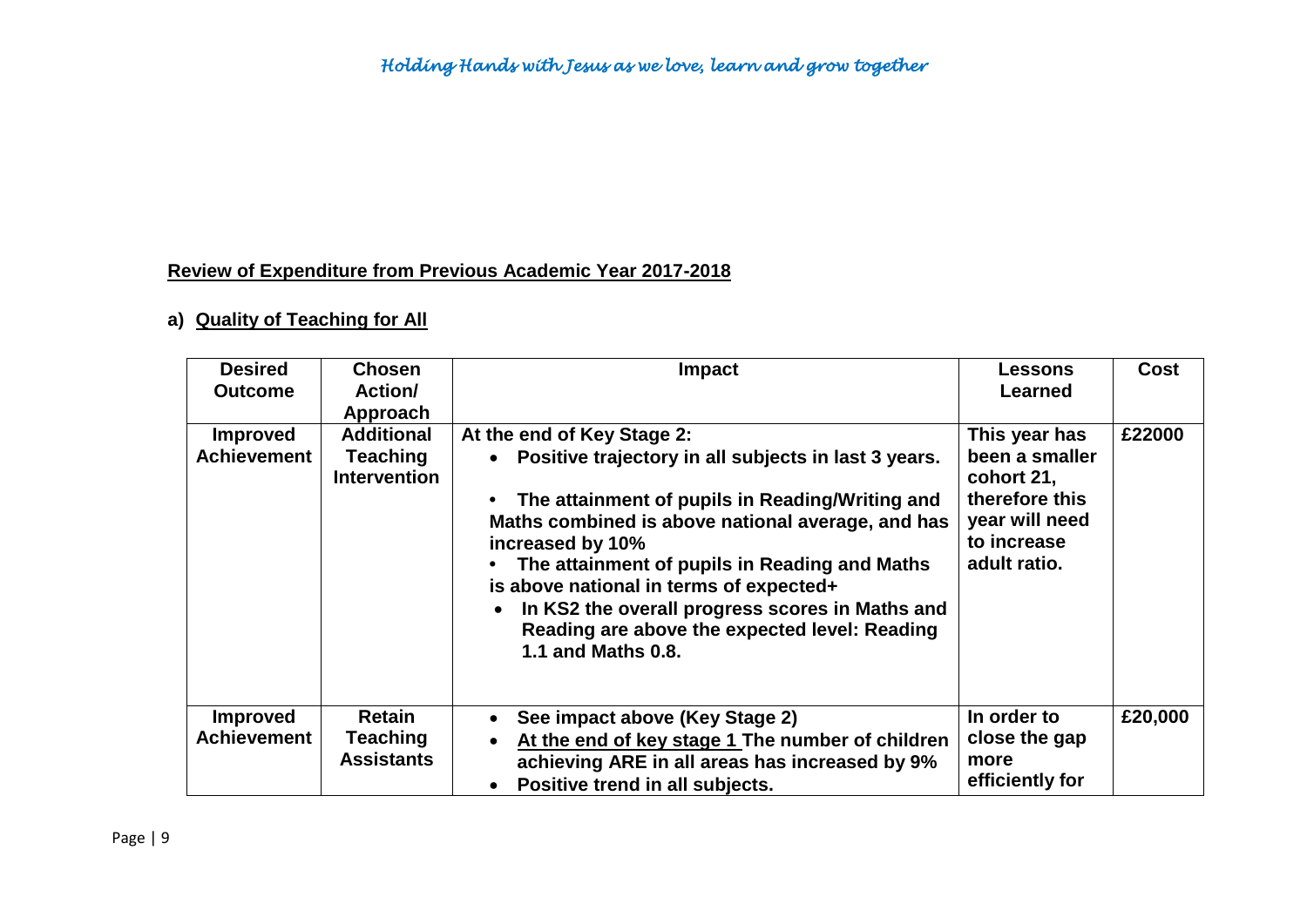| KS1 outcomes,       |
|---------------------|
| there needs to      |
| be a stronger       |
| focus within        |
| <b>EYS setting.</b> |
|                     |

## **b) Targeted Support**

| <b>Desired</b><br><b>Outcome</b>                                                   | <b>Chosen</b><br><b>Action/</b><br>Approach       | <b>Impact</b>                                                                                                                                                                                                                                                                                                                                                                                                                                                     | <b>Lessons</b><br><b>Learned</b>                                                                                | <b>Cost</b> |
|------------------------------------------------------------------------------------|---------------------------------------------------|-------------------------------------------------------------------------------------------------------------------------------------------------------------------------------------------------------------------------------------------------------------------------------------------------------------------------------------------------------------------------------------------------------------------------------------------------------------------|-----------------------------------------------------------------------------------------------------------------|-------------|
| <b>Improved</b><br>achievement                                                     | <b>Additional</b><br>Teaching<br><b>Staff</b>     | At the end of Key Stage 2:<br>Positive trajectory in all subjects in last 3<br>$\bullet$<br>years.<br>The attainment of pupils in Reading/Writing<br>and Maths combined is above national average,<br>and has increased by 10%<br>The attainment of pupils in Reading and Maths<br>$\bullet$<br>is above national in terms of expected+<br>In KS2 the overall progress scores in Maths<br>and Reading are above the expected level:<br>Reading 1.1 and Maths 0.8. | <b>DHT/HT</b> has<br>been given<br>time for<br>boosters, need<br>to<br>train/develop<br>additional<br>teachers. | £20,000     |
| <b>Improved</b><br>achievement<br>, behaviour,<br>attendance<br>and<br>punctuality | Learning<br><b>Mentor/Parent</b><br><b>Mentor</b> | Overall attendance figure dipped                                                                                                                                                                                                                                                                                                                                                                                                                                  | <b>Greater focus</b><br>from Mentors<br>to ensure that<br>disadvantaged<br>pupils'<br>attendance                | £37,000     |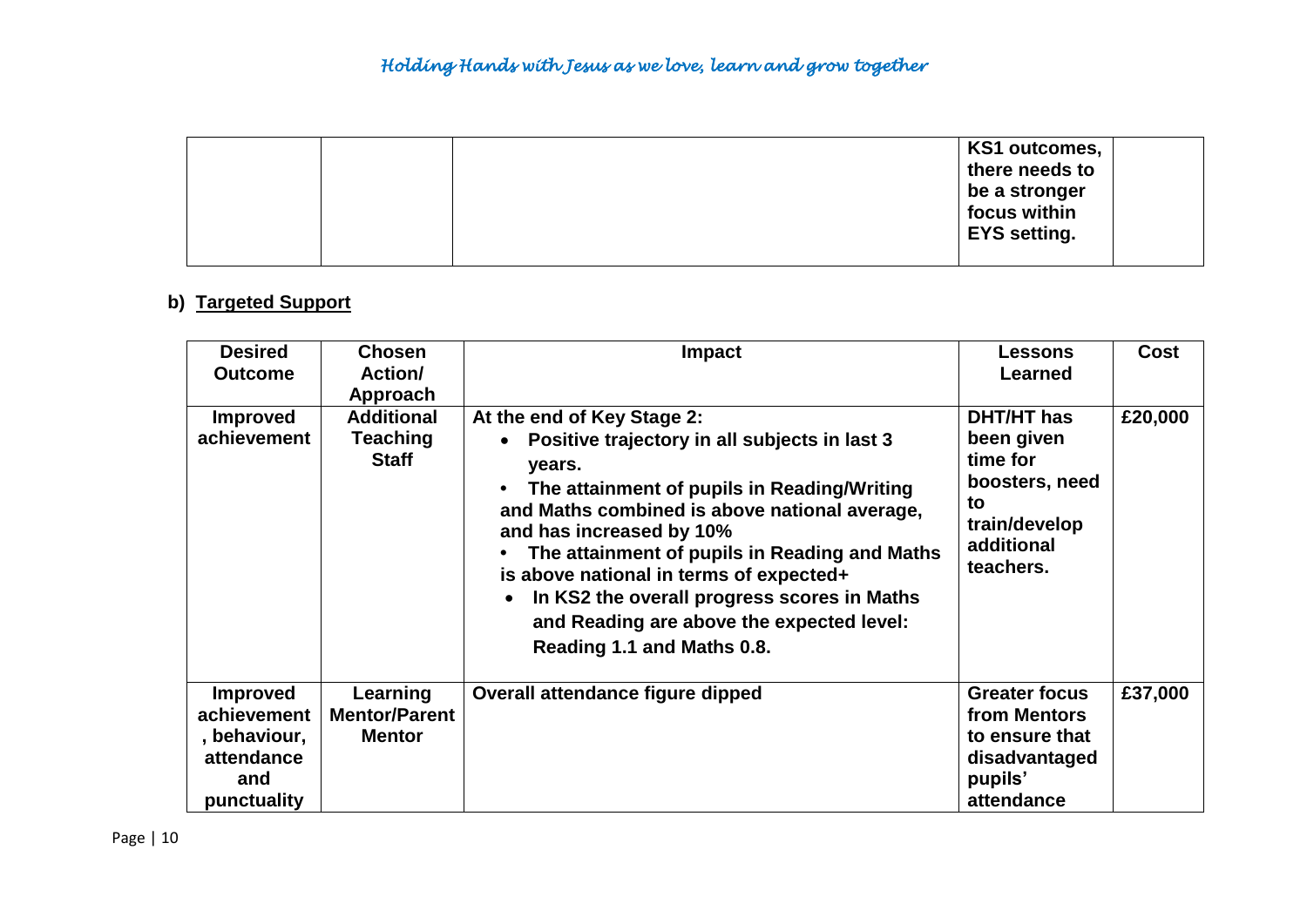|  | improves to         |  |
|--|---------------------|--|
|  | close the gap       |  |
|  | with other          |  |
|  | pupils.             |  |
|  | <b>Establish an</b> |  |
|  | attendance          |  |
|  | team.               |  |

# **c) Other Approaches**

| <b>Desired</b><br><b>Outcome</b>                     | <b>Chosen</b><br>Action/<br>Approach | <b>Impact</b>                                                                                                                                                                                                                                                                                                                                                                                                 | Lessons<br>Learned                                                                                            | Cost    |
|------------------------------------------------------|--------------------------------------|---------------------------------------------------------------------------------------------------------------------------------------------------------------------------------------------------------------------------------------------------------------------------------------------------------------------------------------------------------------------------------------------------------------|---------------------------------------------------------------------------------------------------------------|---------|
| <b>Improved</b><br>achievement<br>and well-<br>being | <b>Educational</b><br><b>Visits</b>  | Despite it being difficult to measure the academic<br>impact of such opportunities, there is evidence from<br>the Sutton Trust and anecdotal evidence in school that<br>these opportunities are good for all pupils. The<br>provision of this money ensures that all pupils can<br>access these opportunities. The experiences offered<br>also have a positive impact on Writing; the % increase<br>was 21.9% | To continue to<br>ensure that all<br>visits have a<br>learning<br>purpose.                                    | £10,000 |
| <b>Improved</b><br>achievement<br>and well-<br>being | <b>Breakfast</b><br><b>Club</b>      | See impact measures above                                                                                                                                                                                                                                                                                                                                                                                     | <b>BC has gone</b><br>from strength<br>to strength,<br>therefore need<br>to increase<br>spend on<br>staffing. | £6,000  |